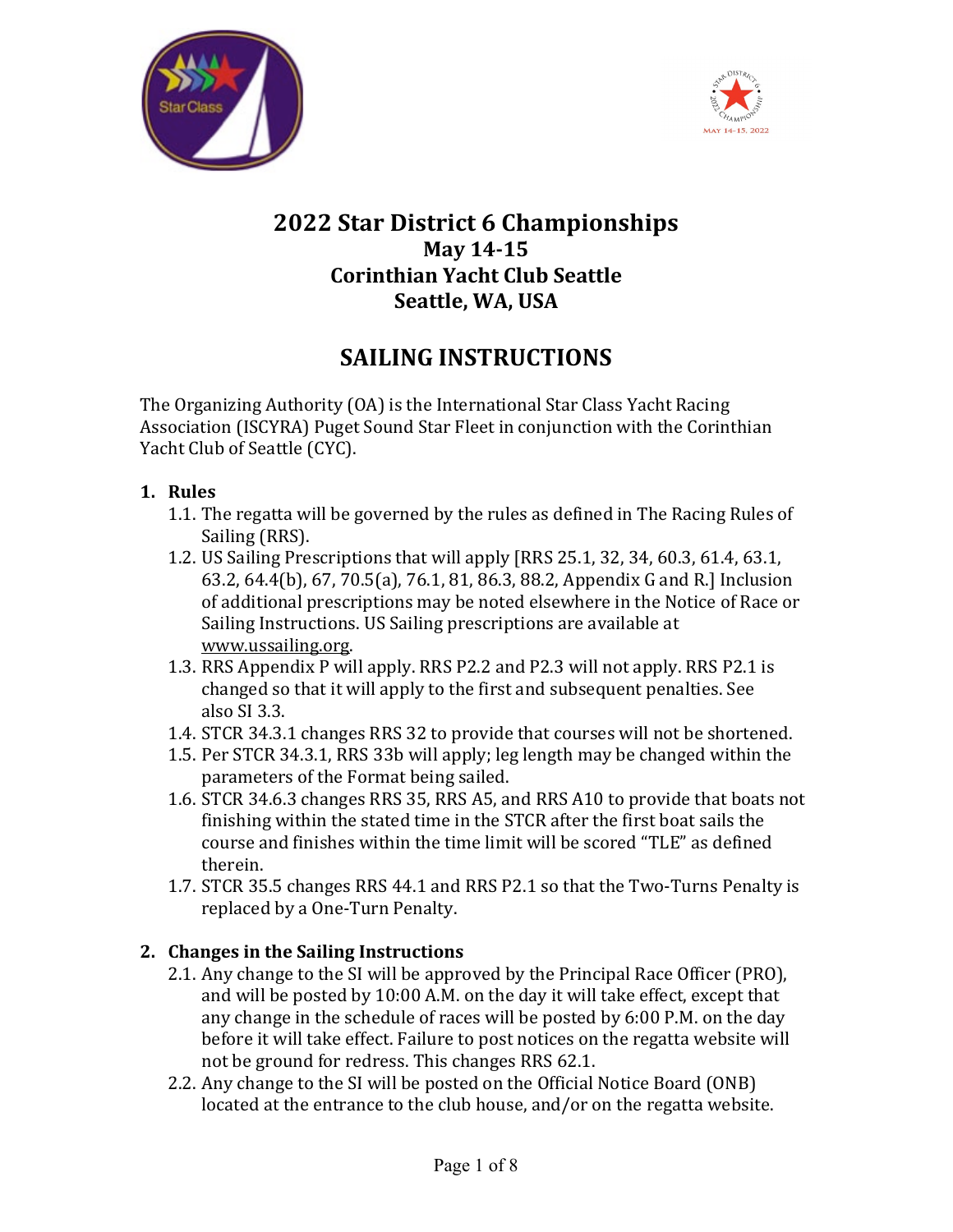



#### **3. Communication with Competitors**

- 3.1. Notices to competitors will be posted on the Official Notice Board (ONB).
- 3.2. On the water, the Race Committee intends to monitor and communicate with competitors and Support Persons via VHF radio on channel 69.
- 3.3. Boats may be hailed by Race Officials by sail number.
- 3.4. [DP] Failure of any information to be given or received shall not be grounds for redress. Information gathered on any other VHF channel or RC communication channel shall not be grounds for redress, except when a request for redress under this instruction is initiated by the RC or the jury. These changes are added to RRS 62.1.
- 3.5. Location of the race office is the office of C.Y.C. Located on the upper floor of the clubhouse.

## **4. Code of Conduct**

4.1. [DP] Competitors and Support Persons shall comply with reasonable requests from Race Officials. Note RRS 37.

## **5. Team Weight**

- 5.1. All teams must demonstrate compliance with STCR 31.1.3 prior to the end of measurement, at 10:00 A.M. during May 14th.
- 5.2. Available measurement times are during May 13th 4:00 to 6:30 P.M., and during May 14th 9:00 A.M. to 10:00 A.M.

## **6. Equipment**

6.1. Sails with incorrect numbers must be reported to the race committee before Saturday morning, May 14th, at 10:00 A.M.

## **7. Signals Made Ashore**

- 7.1. Signals made ashore will be displayed from the flagpole at CYC.<br>7.2. When flag AP is displayed ashore. "1 minute" is replaced with "r
- When flag AP is displayed ashore, "1 minute" is replaced with "not less than 60 minutes" in Race Signals AP.

## **8. Schedule**

- 8.1. 6 (six) races, per STCR 27, are scheduled.<br>8.2. The RC may change the schedule. During S
- The RC may change the schedule. During Saturday, May 14<sup>th</sup>, 3 races are scheduled, and during Sunday, May 15th, 3 additional races are scheduled per the Format being sailed per STCR 34.3.7. The Race Committee reserves the right to get one race ahead of schedule should expected sailing conditions warrant.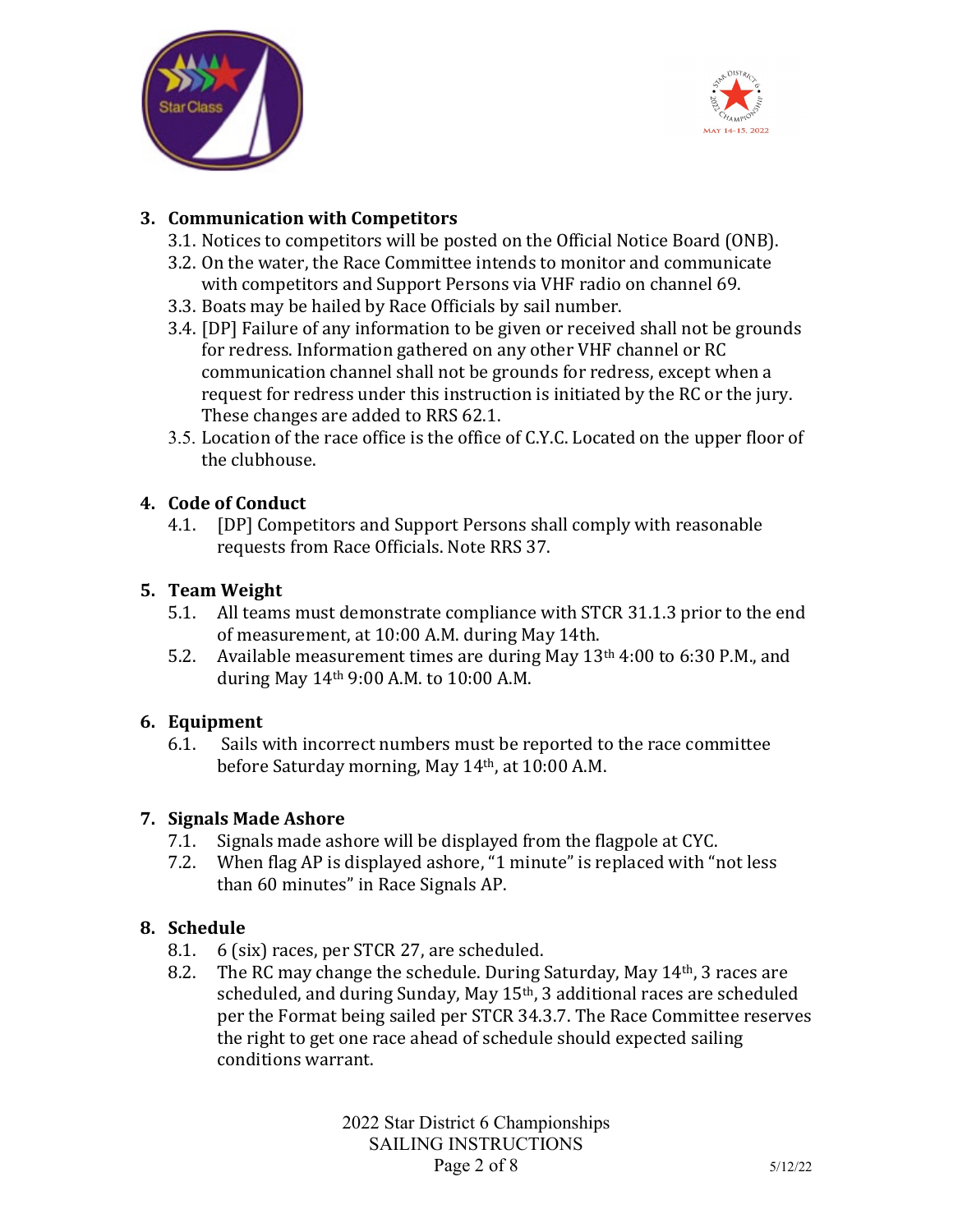



- 8.3. The scheduled time of the warning signal for the first race each day is 11:30 A.M.
- 8.4. To alert boats that a race will begin soon, the orange starting line flags will be displayed with one sound at least five minutes before a warning signal is made.
- 
- 8.5. No warning signal will be made after 4:00 P.M. during May  $15<sup>th</sup>$ .<br>8.6. There will be a regatta dinner during Saturday evening, May  $14<sup>th</sup>$ 8.6. There will be a regatta dinner during Saturday evening, May 14th, after racing at CYC. Additional dinner tickets may be purchased on site.

#### **9. Class Flag**

9.1. The Class Flag will be a white flag with a star.

#### **10.Racing Area**

10.1. The racing area will be to the north of Meadow Point on the waters of Puget Sound.

#### **11.Courses [NP]**

- 11.1. STCR Format C and course 4 will be used, with a leeward gate as an option instead of a single leeward mark and no offset mark.
- 11.2. Course diagram in attachment Bravo

#### **12.Marks**

- 12.1. Mark 1 (Windward) will be an inflatable orange mark to be left to port.
- 12.2. Mark 2 (Leeward Gate (if used)) will also be inflatable orange marks to be left to port unless a gate is used.
- 12.3. The starting marks will be the RC signal boat at the starboard end, and port pin end orange mark.
- 12.4. The finish line will be the same as the start line.
- 12.5. Change marks are inflatable yellow.

#### **13.The Start**

- 13.1. [DP] Prior to the first warning signal of the first race of the day, boats shall sail on Starboard Tack by the stern of the RC starboard-end boat, to be recorded.
- 13.2. The starting line will be between a staff displaying an orange flag on the starboard end RC vessel and the orange starting mark buoy.
- 13.3. If a boat is subject to RRS 29.1, Individual Recall, or RRS 30, Starting Penalties, the race committee may attempt to hail her sail number directly and on VHF. This is unofficial communication as in Sailing Instructions 3.4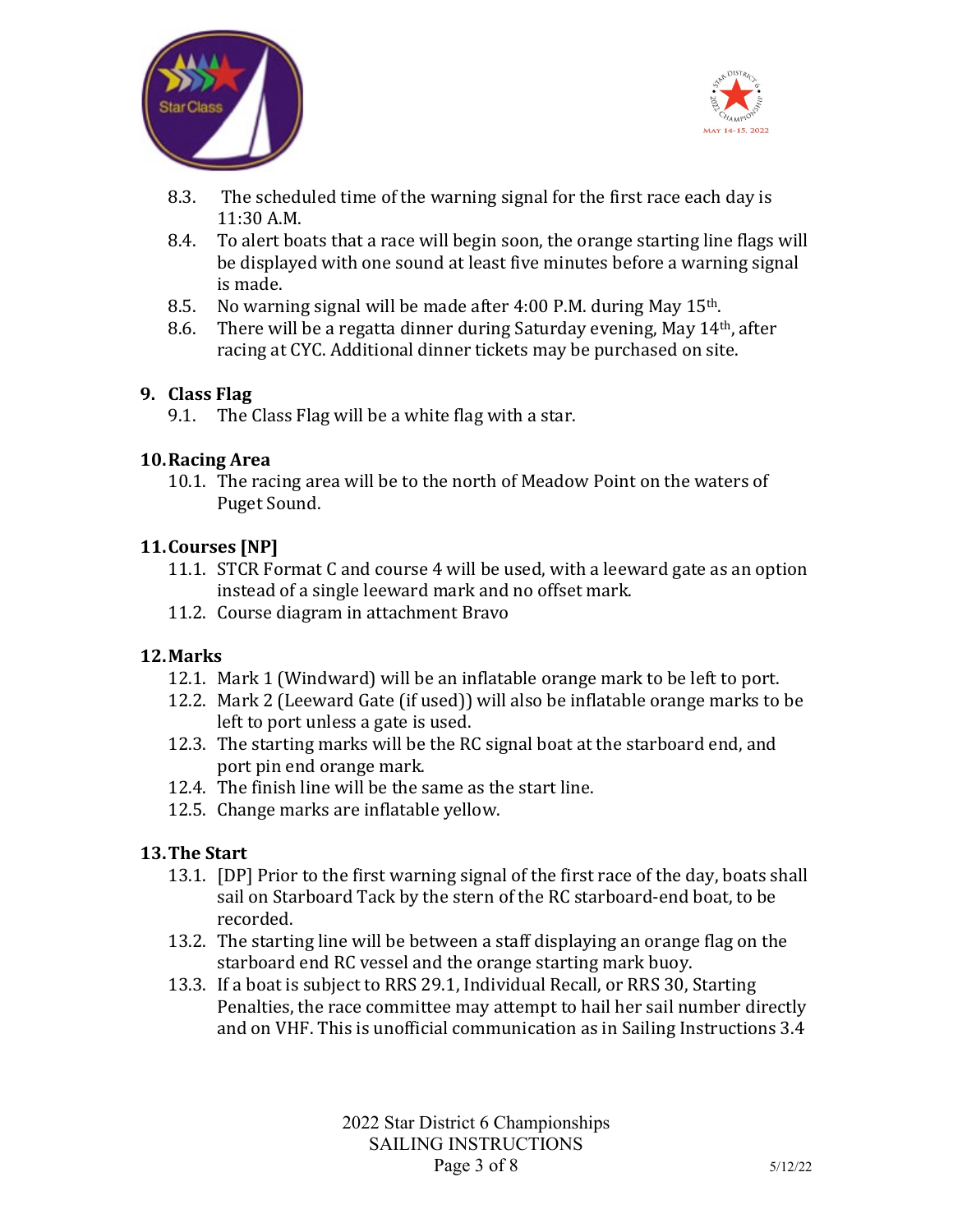



- 13.4. A boat not starting within ten (10) minutes after the starting signal will be scored "Did Not Start" (DNS), without a hearing. This changes RRS 63.1. A5 and STCR 34.7.
- 13.5. RRS A5.3 will apply. This means that for any boat that is scored a DNS, DNF, OSC, NSC, RAF, or DSQ their score with be number of finishers + 1.

#### **14.Changing the Next Leg of the Course**

- 14.1. To change the next leg of the course, the RC will lay a new mark (or move the finishing line) and remove the original mark as soon as practicable. When in a subsequent change a new mark is replaced, it will be replaced by a yellow mark.
- 14.2. [NP] In addition to signaling the change from a RC service/mark boat, the RC will attempt to announce the change on VHF Channel 69 as boats approach the RC service/mark boat signaling the change.

#### **15.The Finish**

15.1. The finishing line will be the same as the starting line for a downwind finish between the orange start buoy and a blue flag on a RC boat.

#### **16.Penalty System**

16.1. RRS 44.1 is changed so that a One-turn Penalty replaces a Two-Turn Penalty.

#### **17.Time Limits**

17.1. The time limits will be as specified in STCR 34.3.7 and 34.6.3 (see SI 1.6), for the Format being sailed in the Regatta.

#### **18.Hearing Requests**

- 18.1. The protest time limit shall be one (1) hour after the docking time of the RC finish vessel. The protest time limit will be posted on the ONB.
- 18.2. Notices will be posted on the ONB no later than 15 minutes after the protest time limit to inform competitors of hearings in which they are parties. Hearings will be held in the C.Y.C. clubhouse, and parties and their witnesses should report there at the scheduled time.

#### **19.Scoring:**

- 19.1. The scoring system is the Low Point System in RRS Appendix A.
- 19.2. A boat's series score will be the total of her race scores with her worst score discarded when more than five (5) races are completed.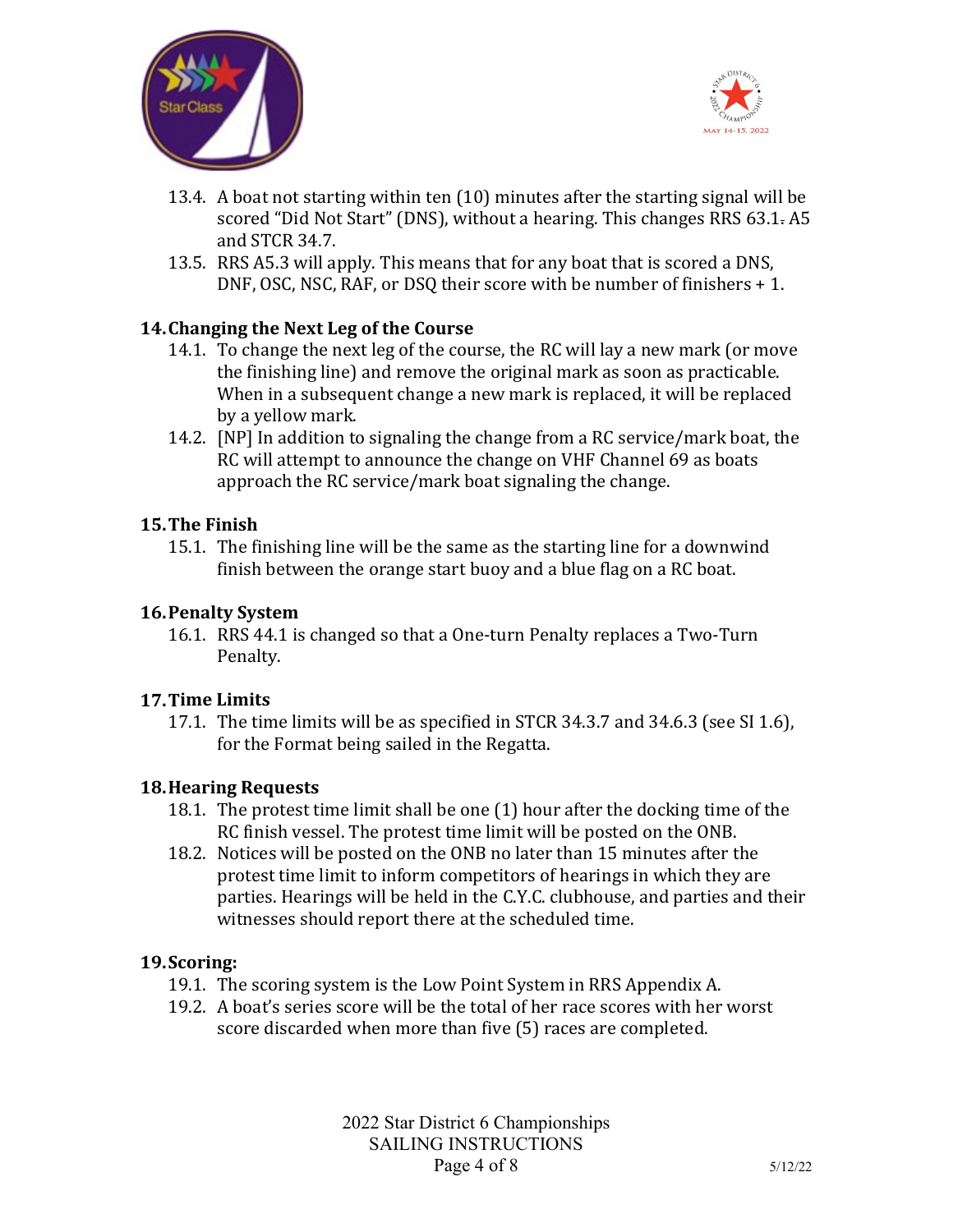



19.3. To request correction of an alleged error in posted race or series results, a boat may complete a scoring inquiry form available on the main floor of the C.Y.C. clubhouse.

### **20.Liability and Safety** [NP] [DP]

- 20.1. The safety of a boat and her entire management, including insurance, shall be the sole and inescapable responsibility of the owner and/or entrant.
- 20.2. Competitors leaving the race course before the end of a race shall inform the RC or the race office as soon as possible.
- 20.3. Competitors not leaving the dock on a race day shall inform the race committee.

### **21.Replacement of Crew or Equipment**

- 21.1. Any request for a change of crew shall be submitted to the RC in writing prior to 9:30 A.M. on the day of the race for which the change is to be made. If the RC grants permission, it will do so in writing and post such notice on the official notice board.
- 21.2. A change of helmsman will not be permitted.
- 21.3. Substitution of damaged or lost equipment will not be allowed unless authorized by the Jury.
- 21.4. Requests for substitution shall be made to the Jury at the first reasonable opportunity.

#### **22.Support Boats**

- 22.1. [DP] Coach boats, support boats and private spectator boats are expected to monitor VHF channel 69 and to render assistance to a boat in danger when requested by the boat, or at the request of the RC or Jury. See RRS 37.
- 22.2. [NP] [DP]Coach boats, support boats and private spectator boats shall stay 100 meters outside areas where boats are racing from the time of the warning signal until all boats have finished racing, except as provided in SI 22.3.
- 22.3. [NP] [DP]A boat shall receive no outside assistance from coach boats, support boats or private spectator boats once she has left the dock for the day until the finish of the last race of the day, except in the case of emergency and/or towing supplied by the OA and available to all participants.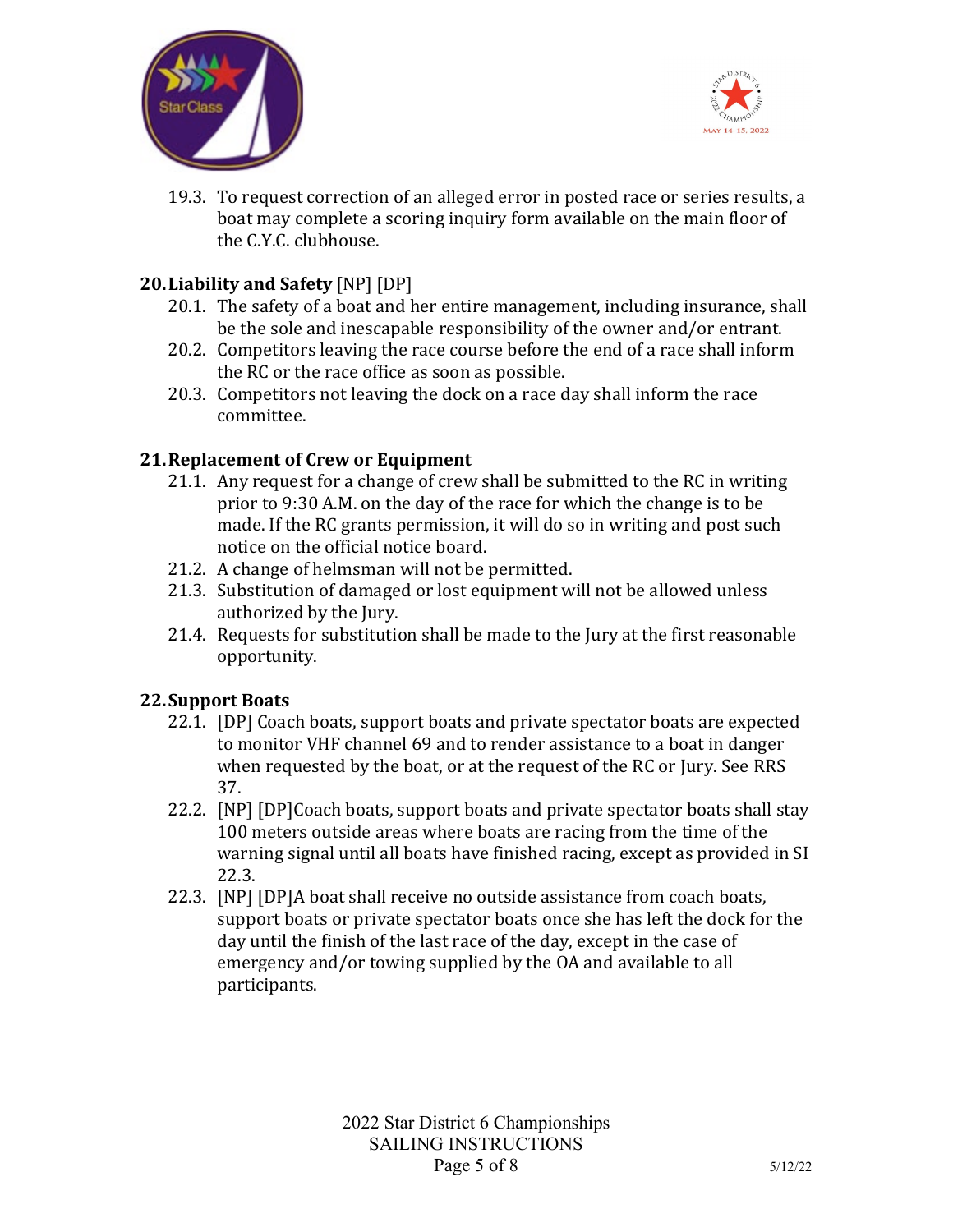



#### **23.Prizes:**

- 23.1. Perpetual Trophies will be awarded according to STCR 24.
- 23.2. Series prizes will be awarded to the skipper and crew finishing first through third.

#### **24.Risk Statement:**

24.1. RRS 3 states: 'The responsibility for a boat's decision to participate in a race or to continue to race is hers alone.' By participating in this event each competitor agrees and acknowledges that sailing is a potentially dangerous activity with inherent risks. These risks include strong winds and rough seas, sudden changes in weather, failure of equipment, boat handling errors, poor seamanship by other boats, loss of balance on an unstable platform and fatigue resulting in increased risk of injury. **Inherent in the sport of sailing is the risk of permanent, catastrophic injury or death by drowning, trauma, hypothermia or other causes.**

#### **25.Insurance**

25.1. Boats sailing in this regatta (each 'person in charge' per RRS 46) must be adequately insured according to the NOR and shall hold a valid insurance certificate showing proof of third-party liability for racing risks.

#### **26.Media Rights**

26.1. By participating in the event competitors automatically grant to the OA and their sponsors, the right in perpetuity to make, use and show, from time to time at their discretion, any motion pictures and live, taped or filmed television and other reproductions of the athlete during the period of the competition without compensation.

Attachments:

Alpha: Intended Race Area Bravo: Course Diagram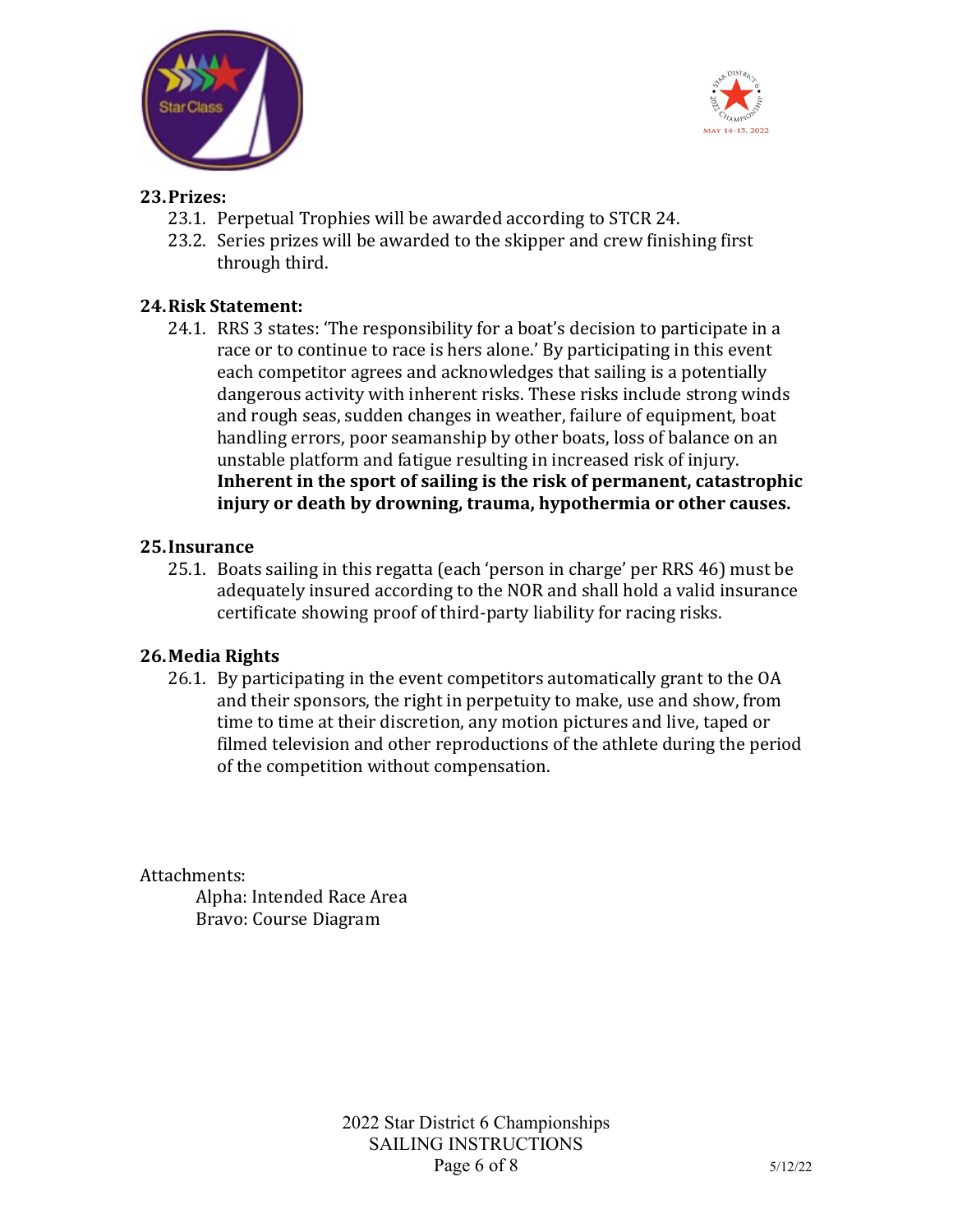



## **ATTACHMENT ALPHA**



**Figure 1: Puget Sound, Shilshole Bay Marina, Meadow Point**

**Figure 1 shows the intended racing area.**